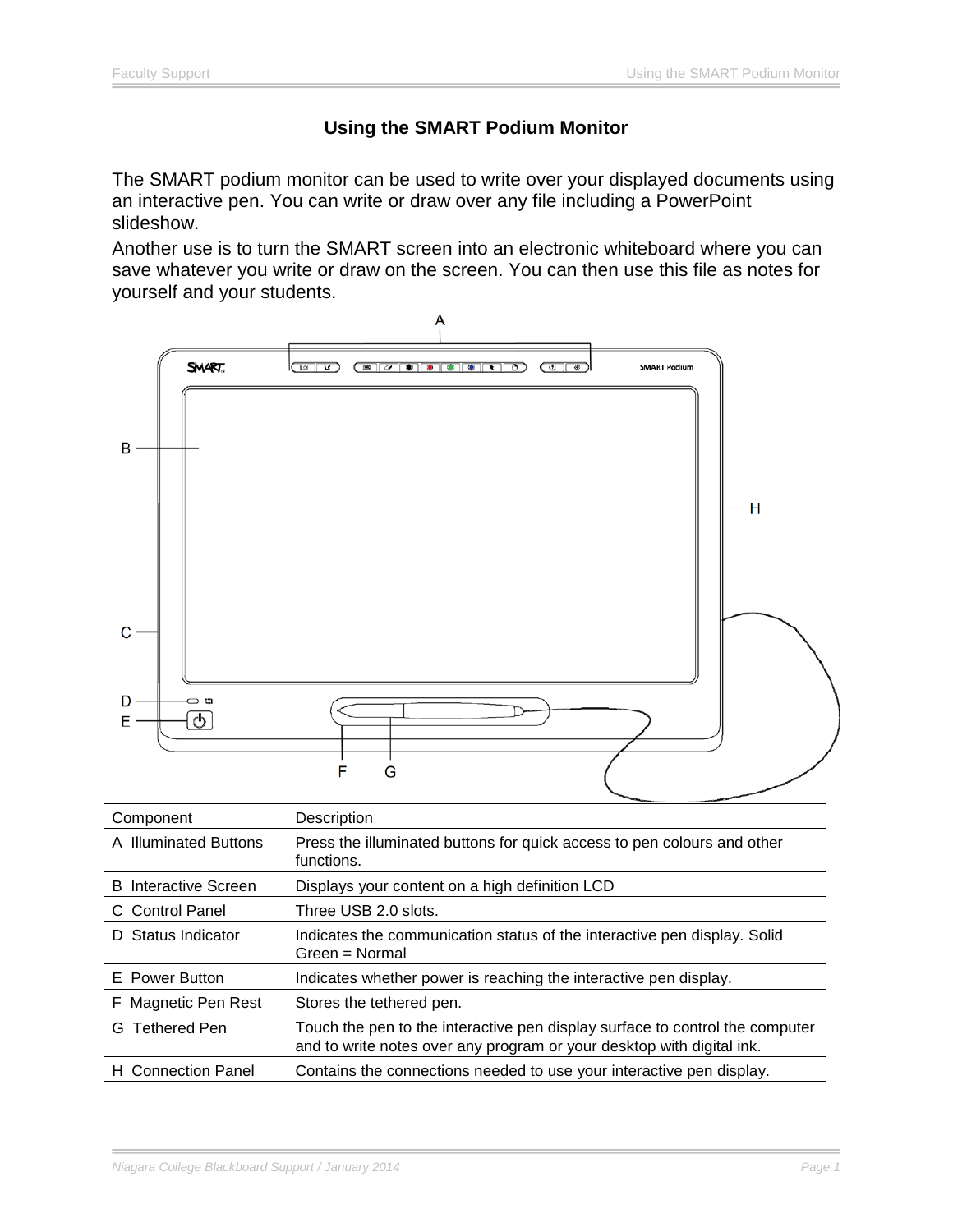## **Using the Illuminated Buttons**

Press the following illuminated buttons to perform the following functions.



|   | <b>Button</b> |                    | <b>Description</b>                                                                                       |
|---|---------------|--------------------|----------------------------------------------------------------------------------------------------------|
| A | <b>O</b>      | Capture            | Press this button to launch the Screen Capture Toolbar.                                                  |
| в |               | Launch<br>software | Press this button to launch SMART Notebook<br>software application.                                      |
| C | ss:           | Keyboard           | Press this button to launch the on-screen keyboard.                                                      |
| D |               | Eraser             | Press this button to erase ink from your screen with the tethered<br>pen.                                |
| Е |               | <b>Black ink</b>   | Press this button to write on your screen in black ink with the<br>tethered pen.                         |
| F |               | Red ink            | Press this button to write on your screen in red ink with the<br>tethered pen.                           |
| G |               | Green ink          | Press this button to write on your screen in green ink with the<br>tethered pen.                         |
| н |               | <b>Blue ink</b>    | Press this button to write on your screen in blue ink with the<br>tethered pen.                          |
|   |               | Select             | Press this button to use the tethered pen to select objects,<br>control your computer and to left-click. |
|   |               | Right-click        | Press this button to use the tethered pen to perform a right-<br>click or control-click on the screen.   |
| Κ |               | Help               | Press this button to launch the online Help for SMART<br>Notebook software.                              |
|   |               | Orient             | Press this button to start the pen orientation procedure.                                                |

### **Orienting the Tethered Pen**

If the tethered pen does not track accurately on the screen, you will need to orient the pen by pressing the Orient button. $\Leftrightarrow$  The orientation screen will appear where you can follow the simple instructions to calibrate the pen's location on the monitor.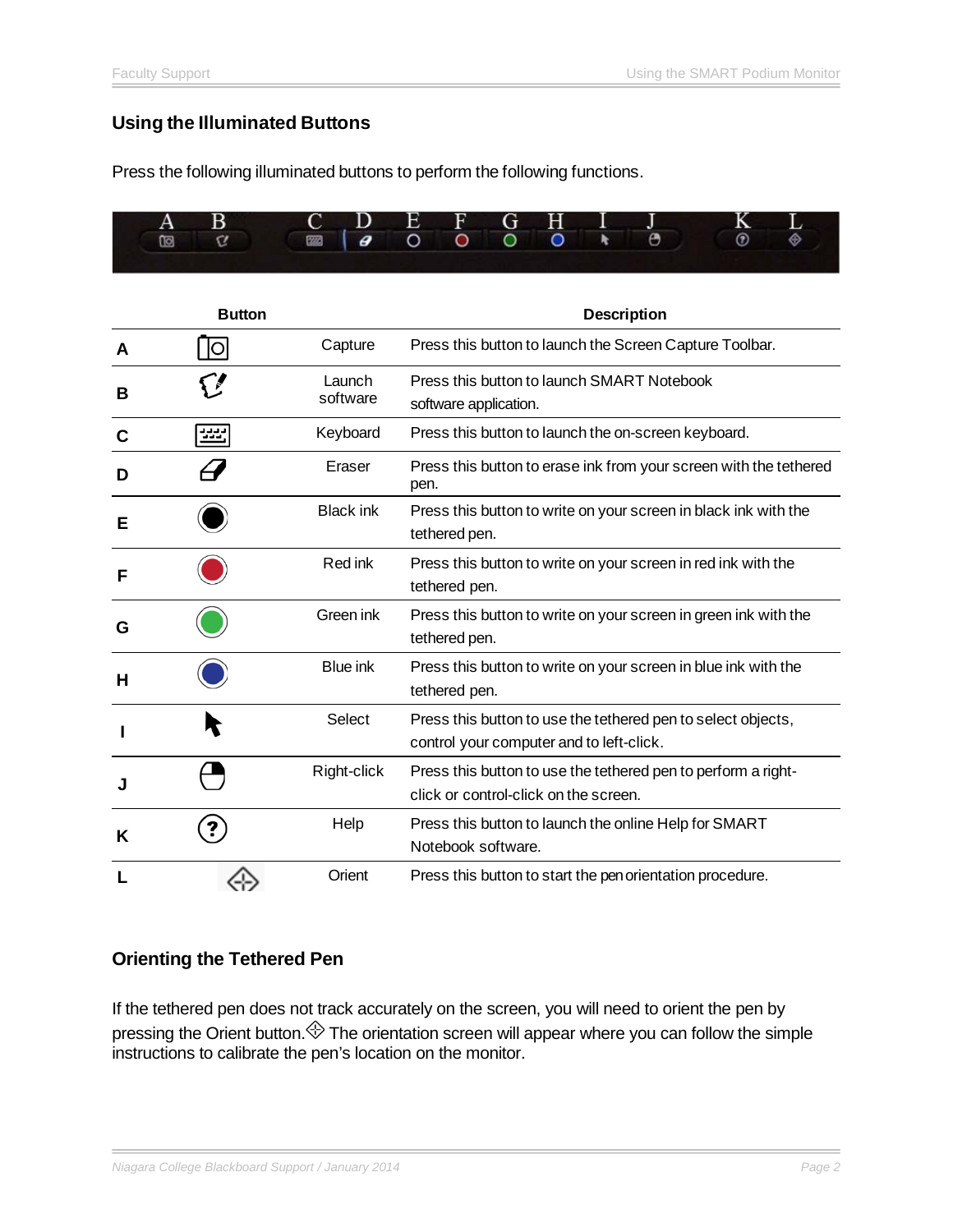## **Write Digital Ink Over Your Desktop And Applications**

- 1. Press a pen colour button  $\bullet$  on the monitor. It will light up.
- 2. Touch the screen with the pen. A transparent layer appears over the desktop with a SMART Ink menu bar at the top.



- 3. This layer can be moved on the page by grabbing the menu bar using the pen or mouse. It can be expanded by click and dragging the bottom right corner.  $\blacksquare$  It will also automatically expand as you write close to the edges.
- 4. Use the Pen to write or draw on this transparent layer and select the pen colours, eraser or select tool from the monitor's buttons.



5. You can save what is on the screen to a SMART Notebook file by pressing the capture button.  $\Box$  This will start the SMART Notebook application if it is not open.

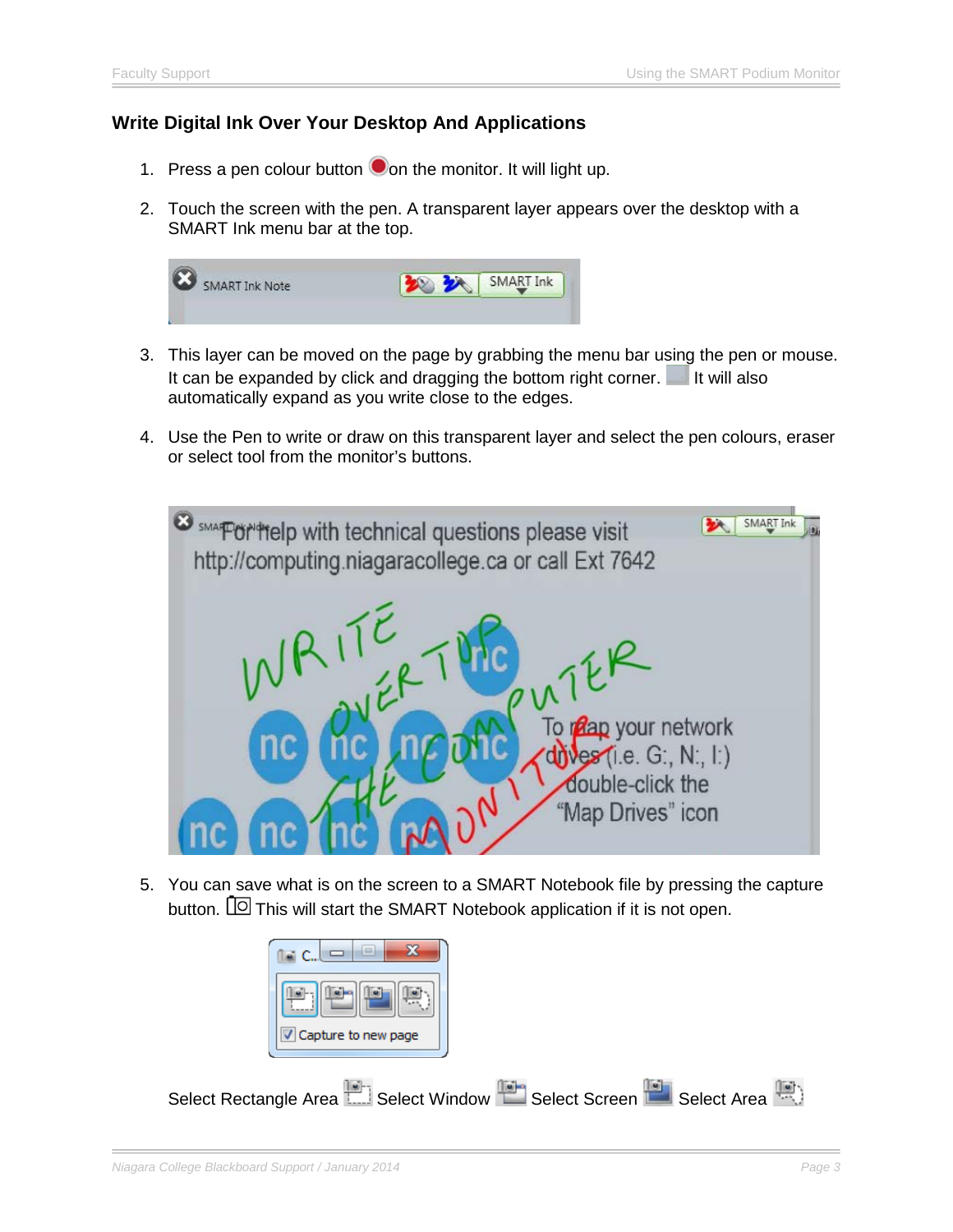SMART Ink **SMART Ink Menu**

You also can select the tools and features using the SMART Ink menu options within the transparent layer.

If you use the Pen to select an option, the Pen will appear along with the options selected. If you use the mouse to select an option, the mouse will appear with the options selected.

(You could have the Pen use a blue colour ink and the mouse use a red colour).



The selection below was made by the Pen and the Select tool was chosen.

| SMART Ink Note      | AL SMART Ink      |
|---------------------|-------------------|
| -SMART Note         | <b>Em</b> Capture |
| Select   R          | Clear Ink         |
| Pen -               | Settings          |
|                     | Help<br>ο         |
| Calligraphic Ink    | About SMART Ink   |
| Highlighter P       |                   |
| Eraser & &          |                   |
| 图 计二三<br>Background |                   |

## **Using the SMART Notebook as a Digital Whiteboard**

The SMART Notebook application  $\blacksquare$  can be used to simulate a whiteboard when used with the projector(s) in the classroom where your notes and diagrams will appear on the projection screen(s). When you run out of space, you can add a page as well as move from one page to another. These notes can be saved as a notebook file and/or exported as a PDF file.